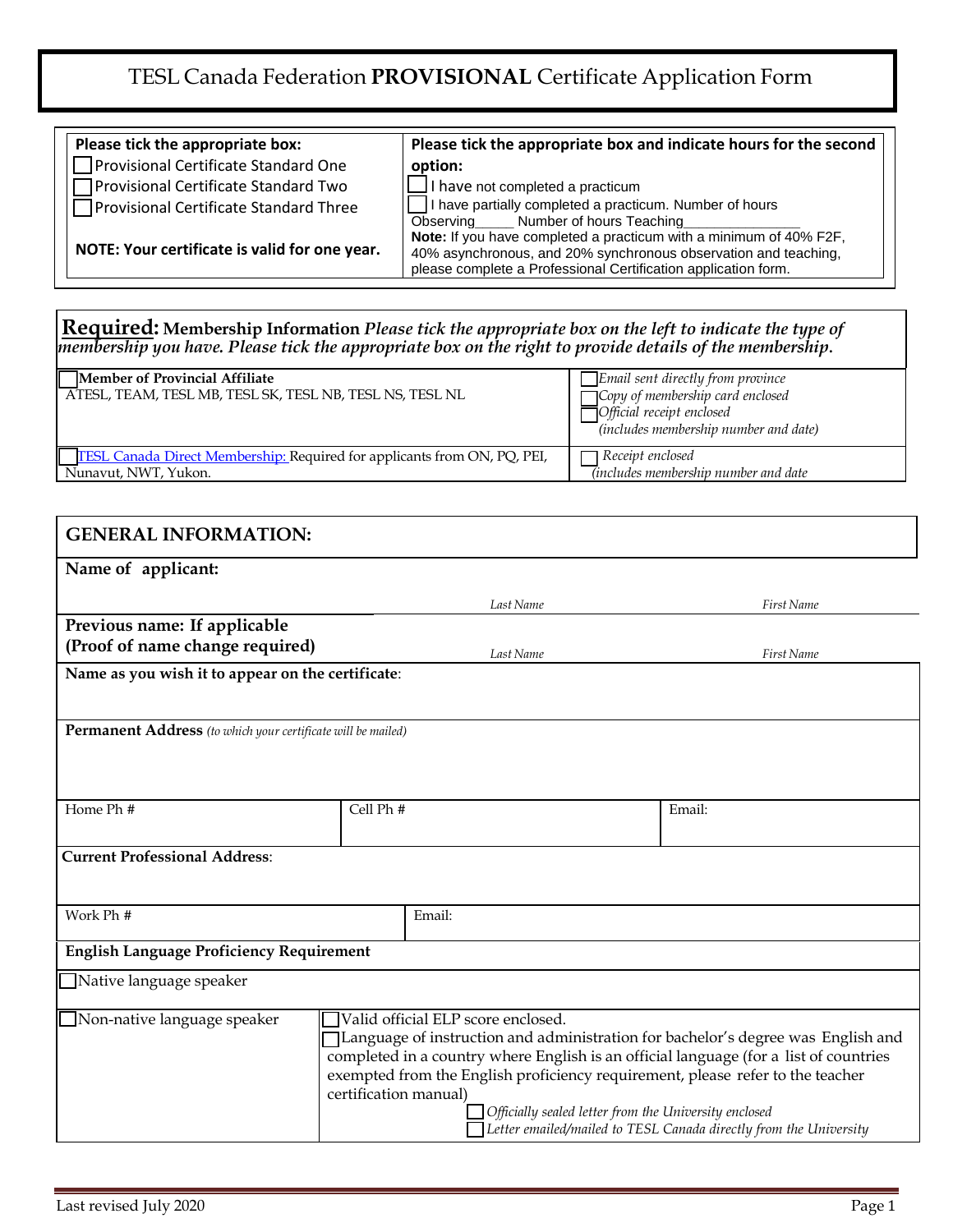## TESL CANADA FEDERATION **PROVISIONAL** CERTIFICATE APPLICATION FORM

| <b>1. Education</b> (Please tick appropriate selection on right)<br>Please note: if your degree was completed at a university outside Canada, we must<br>receive an original assessment of Canadian equivalency.<br>We require an original basic, document by document assessment.<br><b>Canadian Equivalency Report</b>                                                                                                                                | $\Box$ Official transcripts<br>enclosed (sealed by the<br>university)<br>$\Box$ Official transcript to<br>be sent directly by<br>university<br>□ Original Canadian<br>equivalency assessment to be<br>sent directly<br>$\Box$ Original Canadian<br>equivalency assessment<br>enclosed (sealed by the<br>institution) |
|---------------------------------------------------------------------------------------------------------------------------------------------------------------------------------------------------------------------------------------------------------------------------------------------------------------------------------------------------------------------------------------------------------------------------------------------------------|----------------------------------------------------------------------------------------------------------------------------------------------------------------------------------------------------------------------------------------------------------------------------------------------------------------------|
| 2. TESL/TEFL Training (Please tick appropriate selection on right)<br>*Please do not send originals, but have the copy certified by one of the<br>following professionals: "notary public, commissioner of oath, lawyer, senior<br>university/college officer or professor, public school principal, signing officer of<br>a bank, medical doctor, minister of religion, police officer, or the Canadian<br>Embassy or the Consulate (outside Canada)". | Official transcripts<br>enclosed (sealed by<br>the institution)<br>$\Box$ Official transcripts to be<br>sent directly by the<br>institution<br>□ Certified Copy of<br>Certificate or<br>Diploma enclosed*                                                                                                            |

## **IMPORTANT: COMPLETE PAGE 3 CHECKLIST AND INCLUDE PAYMENT/MEMBERSHIP INFORMATION. PLEASE ALLOW 4-6 WEEKS FOR PROCESSING FROM DATE RECEIVED BY TESL CANADA. CERTIFICATION WILL BE DELAYED IF APPLICATION IS NOT COMPLETE.**